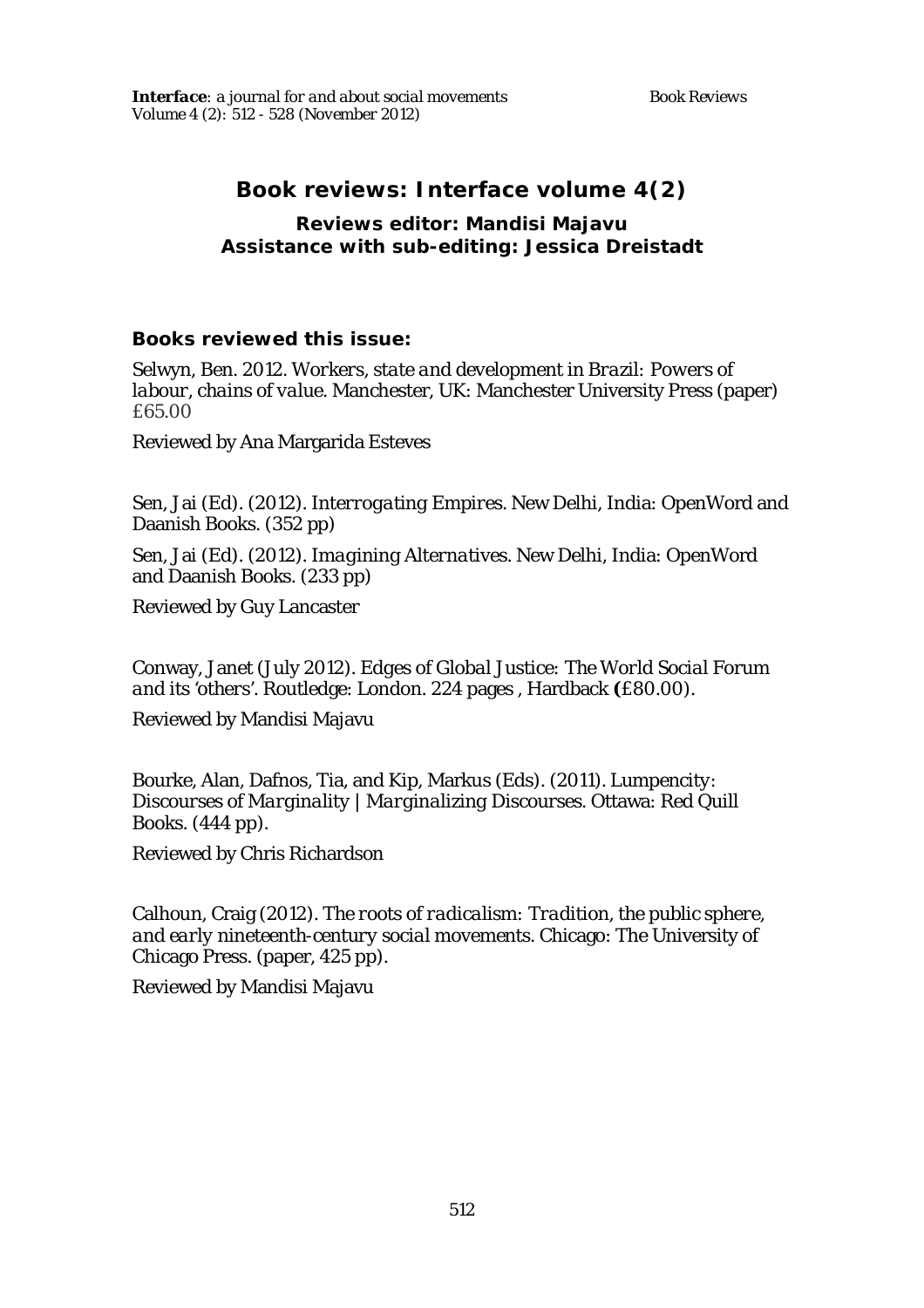# **Selwyn, Ben. (2012).** *Workers, state and development in Brazil: Powers of labour, chains of value***. Manchester, UK: Manchester University Press (paper). £65.00**

Reviewed by **Ana Margarida Esteves**

*Workers, state and development in Brazil* is a well-structured, well-researched and theoretically sophisticated book that is thoroughly satisfying for political economists but only marginally engaging for scholars of social movements as well as activists. Selwyn masterfully combines institutional and structural analysis in the explanation of how workers in export grape production in Northeastern Brazil's São Francisco Valley organized around *Sindicato dos Trabalhadores Rurais* (STR), the valley's rural trade union, managed to achieve considerable advances in their working and living conditions. Such gains happened despite the evolving requirements and conditions of export grape production, and at a time when organized labour was suffering significant setbacks in other regions of Brazil.

Selwyn's analysis shows that, to the contrary of what is often implied, labour is not always a passive sufferer or beneficiary of the outcomes of capitalist development and globalization. Successful offensive actions are possible in the framework of dependent development, especially when external demand of a high-quality product is added to the presence of a strong, unifying labour union, supported by favourable state regulations. In these circumstances, labour can exercise significant influence on the accumulation of capital and how it spills into wider developmental processes and outcomes, leading to outcomes that are favourable to the interests of workers.

This frame of analysis has the great advantage of breaking with the entrenched tendency of development scholars of focusing too much on the role of state regulation and structural power relations at the expense of the agency of organized groups. The result of this tendency is that the role of organized labour in development processes is more often than not ignored in academic literature. When such a role is acknowledged, the victories of organized labour tend to be portrayed either as defensive movements or as the result of the "trickle-down effect" of economic growth.

With this analysis, Selwyn aims to shed light on the role of labour in development processes and outcomes in the framework of the insertion of local economies on global commodity chains. The author does that by engaging critically with both the Global Commodity Chains approach and with World Systems Theory. It is in the combination of these two approaches that lays the major success of this book, as it prevented the analysis of the development of export-oriented grape production in the São Francisco valley from becoming disembedded from the social relations and institutional contexts that shaped it. The attention paid to transnational class dynamics shows that globalization can be beneficial to the interests of organized labour if the skills of organized workers are a defining factor in making products correspond to the demands of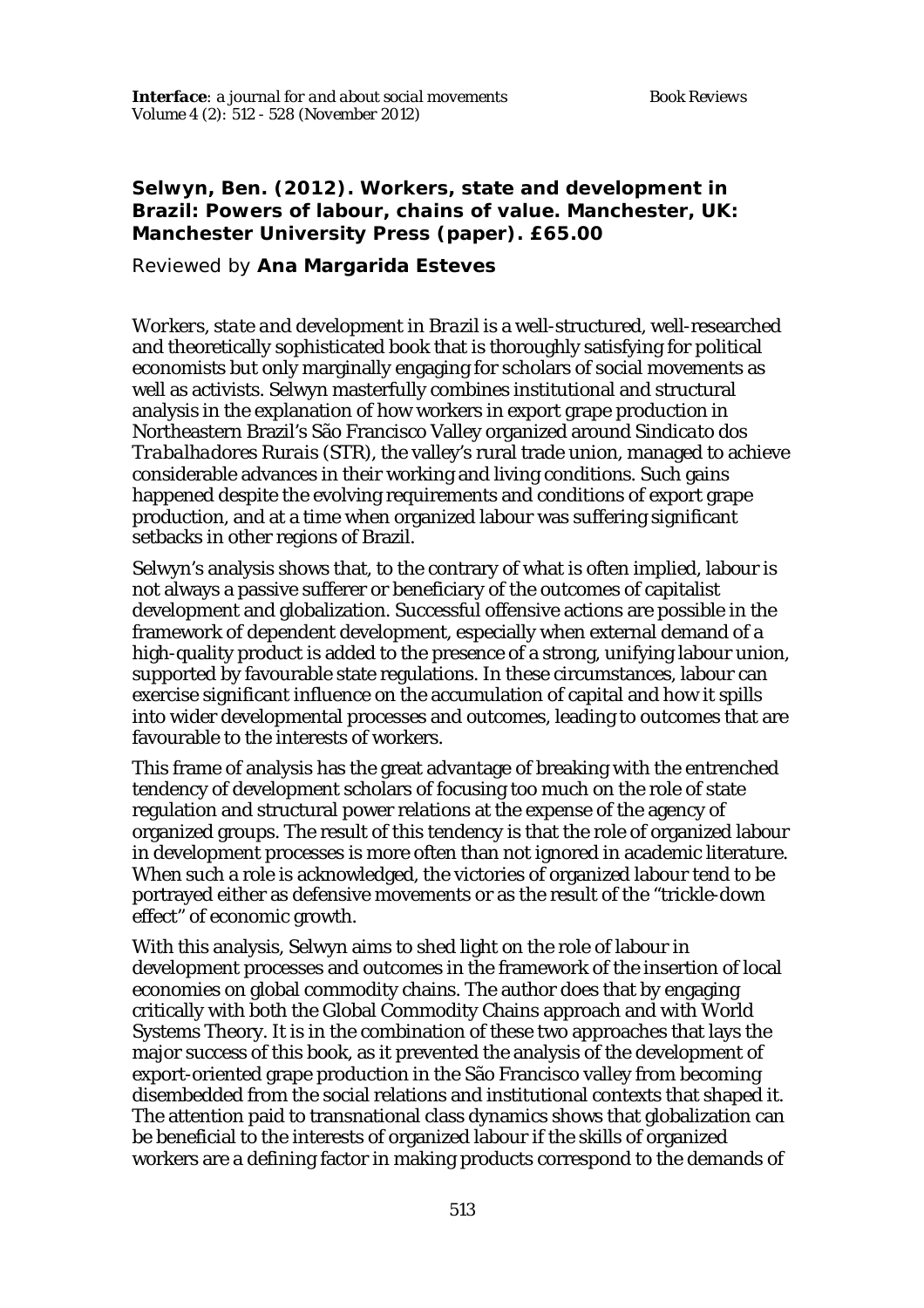consumers. Since the 1980's, increasing demand by northern retailers upon suppliers in Latin America has forced grape exporters in the São Francisco valley to initiate a complex process of technical upgrading which provided labour with an important source of structural power to disrupt production.

Selwyn also shows how capital reacted to the growing power of STR, namely by trying to control labour through the promotion of clientelist social services such as very cheap housing in the farms. However, the author clearly points out that the inability of STR to push for further monetary enhancements to their members' working conditions was mainly the result of a shift from a strategy of confrontation to one of compromise in the early 2000's. Such a shift was to a large extent the result of institutional and organizational ties to the Workers' Party (PT). The ascent of PT to power in that period is to a significant extent the result of a shift towards "third way" politics and class compromise, which reflected itself in the emergence of an increasingly conservative union leadership within the affiliated *Central Única dos Trabalhadores* (CUT).

The major limitation of *Workers, state and development in Brazil* comes from the fact that, although the author indicates that the agency of strategically prepared union leaders and rank-and-file members was crucial for such achievements, he does not adequately explain the frames of action and learning processes that contributed to make them possible. Besides, the analysis focuses on gains achieved by a skilled labour force that is formally and permanently employed by medium and large farms, therefore excluding the growing contingent of seasonal and informal workers. A comparative study between the working and living conditions of formal and informal workers would allow a more rigorous assessment of the structural force of labour in the export grape sector, as well as of the adequacy of the strategy of rigid and restrictive crossclass unity promoted by STR.

### **About the reviewer**

**Ana Margarida Esteves** is a scholar-activist, born and raised in Portugal in 1975, one year after the Carnation Revolution. She has lived and worked in the United Kingdom, Belgium, Brazil and the USA. She has a Ph.D. in Sociology from Brown University. She is a collaborator of the Solidarity Economy movement in Brazil and the anti-austerity movement in Portugal. Her e-mail is anamargarida.esteves AT gmail.com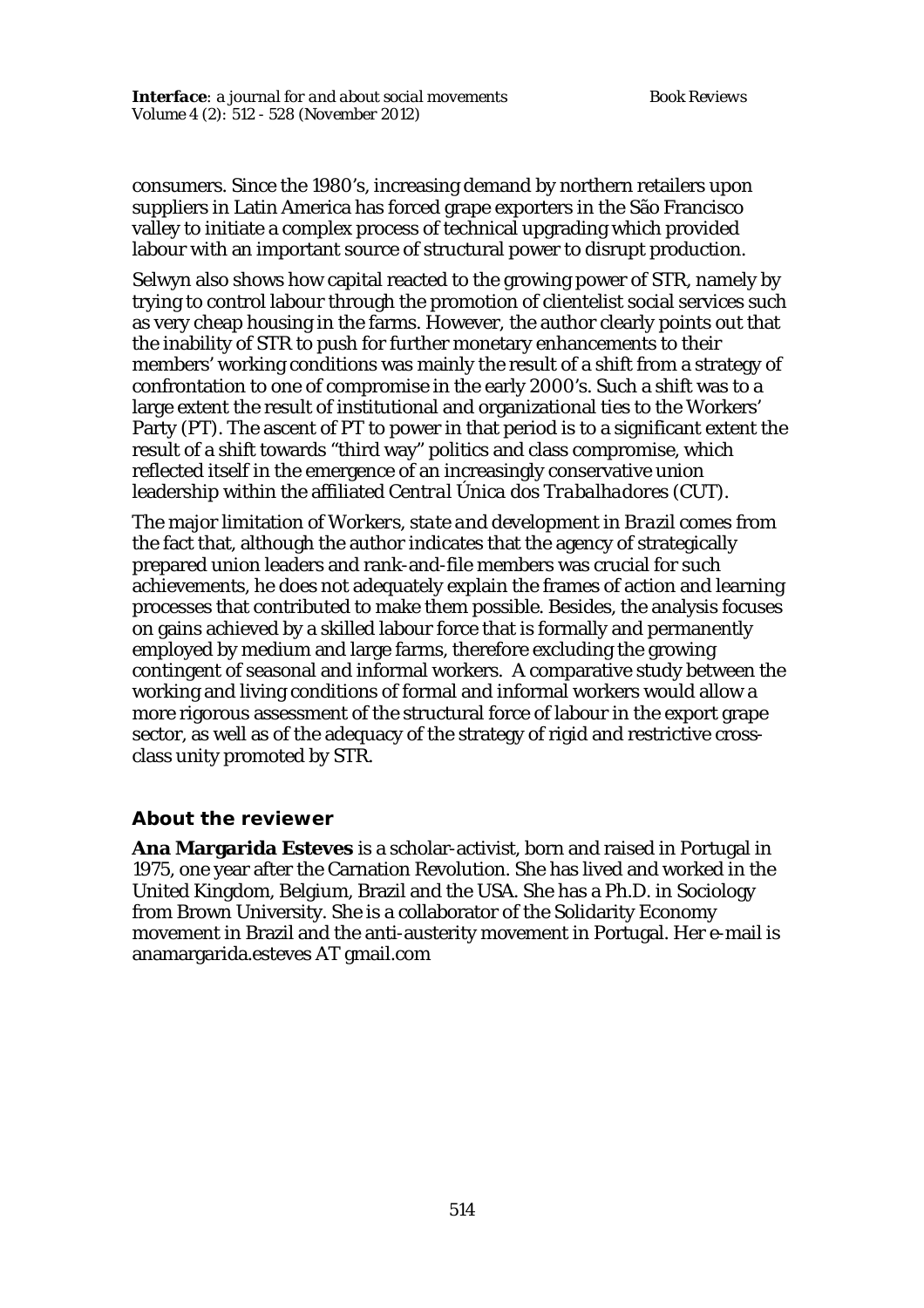### **Sen, Jai (Ed). (2012).** *Interrogating Empires***. New Delhi, India: OpenWord and Daanish Books. (352 pp)**

## **Sen, Jai (Ed). (2012).** *Imagining Alternatives***. New Delhi, India: OpenWord and Daanish Books. (233 pp)**

Reviewed by **Guy Lancaster**

Books two and three of the *Are Other Worlds Possible?* series, *Interrogating Empires* and *Imagining Alternatives*, collect together a group of public seminars and debates organized at the University of Delhi in 2003–2004-the Open Space Seminar Series (the first book of this series, *Talking New Politics*, was published in 2005). The contributions in each volume, produced by an array of educators and activists, are grouped thematically, with an "open forum" at the end of each section presenting the transcript of that seminar's questionand-answer period-a feature which makes these books true dialogues. Though approaching their respective subjects primarily through the contextual lens of the Indian subcontinent, these volumes possess a universal appeal, addressing structures of oppression and the desire for alternatives common across the world; however, to assist readers unfamiliar with some of the culture-specific terms or references used, the editor has included an extensive glossary comprising dozens of pages in each volume.

*Interrogating Empires* tackles the subject of five overlapping and related empires: patriarchy, nationalism, caste/race, fundamentalism/religious communalism, and globalization. As editor Jai Sen notes in his introduction, "While some of these empires are superstructure in our lives and consciousness, being relatively modern (such as nationalism and communalism), some-like patriarchy, sexuality, and caste-are… now embedded in our subconscious, and held in place by extensive, complex, and robust regimes, and constantly reinforced in daily life" (p. 16). The contributors to this volume aim to subject these various empires to thorough investigation and, by revealing their inner workings and how human beings are conditioned to accept them through education and socialization, begin to de-naturalize them for the reader in order that, once they are delegitimized in the mind, they might be dismantled in the world at large.

Uma Chakravarti opens the section of patriarchy by arguing that "[j]ust because globalisation is occurring at an unprecedented scale, we cannot assume that traditions and structures are decreasing in significance" (p. 39). Patriarchy, for example, remains relevant because it continues to shore up systems of caste and class reinforced by the current regime of globalization. Other contributors emphasize how patriarchy attempts to impose hard-and-fast categories on the individual; as Shaleen Rakesh opines, "The panic around homosexuality in India is because of the widespread notion of gender identity being fixed across time" (p. 59), adding that there is the freedom to "do what you want, even engage in homosexual activity, so long as you don't assume that as an identity" (p. 61). This may seem contradictory, but such categories are imposed less to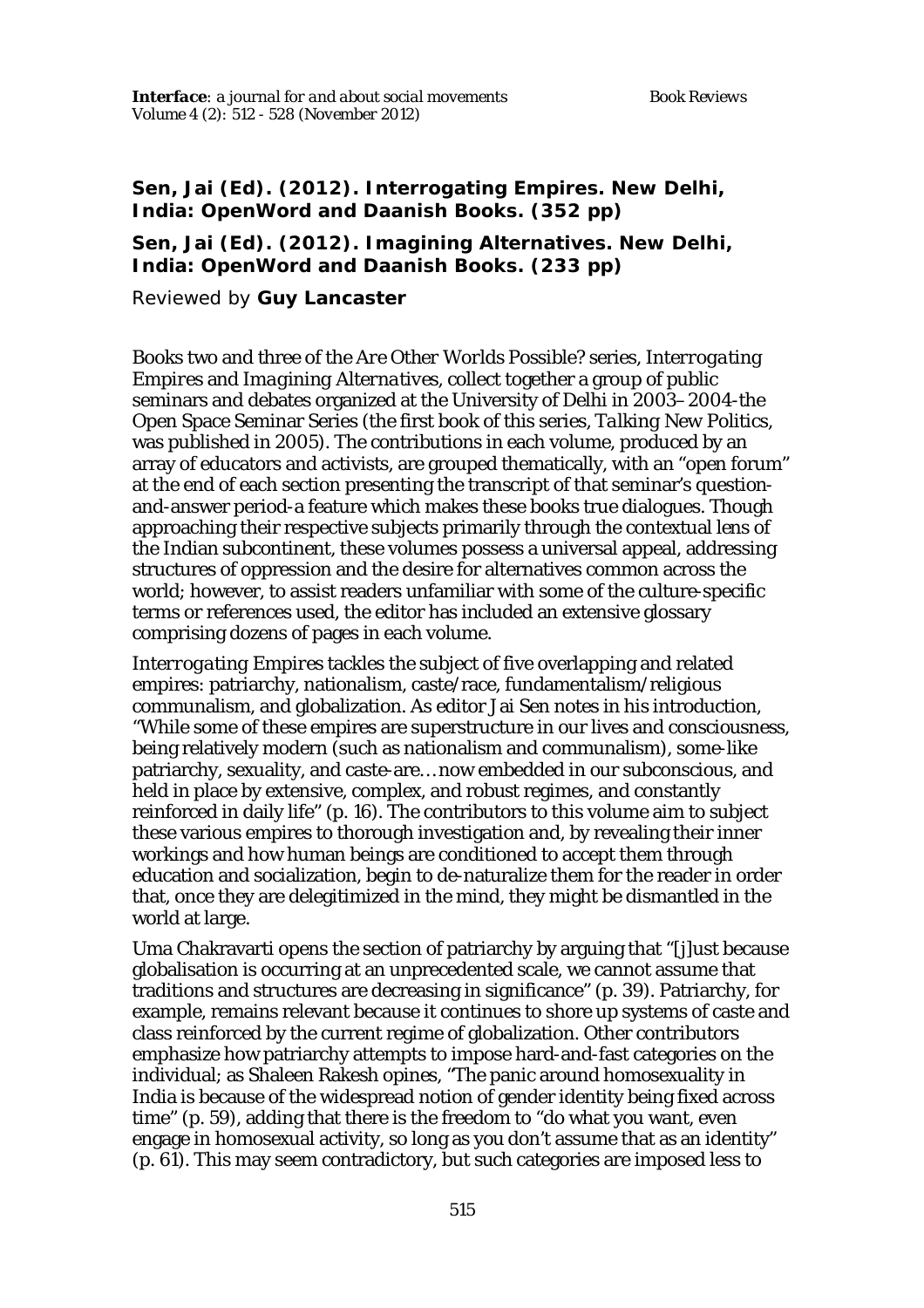constrain personal behaviour than to limit sympathy and solidarity with others who may also desire to assume such an identity. Nationalism functions in much the same way, drawing fictional lines separating self from geographical other in order to make for easier exploitation, or as Achin Vanaik explains, "Neo-liberal economics, in contrast with its own principles, wants complete freedom of movement of capital but does not want free movement of labour; so it needs the state to perform policing and patrolling functions" (p. 85). Similar policing functions within the nation, embedded into millennia-old tradition, help to keep people lower-caste individuals, for example, from being seen as full members of society. In traditional Indian culture, "anything created by the Dalits still bears what-according to caste-is the soil of pollution; whatever Dalits do is polluted. So there is no labour theory of value for Dalits within the kind of system that we have" (p. 162).

The contributors to the book's section on religion call for not just the toppling of idols, but the toppling of all impulse toward idolatry. Purushottam Agrawal relates an anecdote about some leftist university friends who were demonstrating against the harassment of artist M. F. Hussain, who was targeted on account of his depiction of the goddess Saraswati; these friends, in turn, went to protest the Delhi showing of the James Bond film *From Russia with Love* because it depicted a dancer cavorting atop a fallen idol of Lenin (p. 192). In the various writers' views, the problem of faith versus reason is not confined only to ancient creeds but also includes new, even "secular" creeds, such as materialist consumerism, which have their own devoted adherents and, like religions, desire monopolistic dominance of the market. The last section of the book, covering globalization as the new imperialism, explicates exactly how the regime of international trade operates a lot like religions have, perhaps especially the medieval Roman Catholic Church, promising future prosperity in return for a down payment of money and labour now; or, as Jayati Ghosh observes, "It is this obsession with increasing exports that is driving the most peculiar feature of international capitalism today—that the poor and less developed countries are financing the external deficits of the richest and most powerful, the United States—since that is seen as the most important destination for exports"(p. 218).

Certainly, plenty of overlap exists in these empires, as nationalist and fundamentalist movements tend to promote rigid gender identities (patriarchy) or develop intricate racial hierarchies (caste), and in much the same way does the dominant empire of globalization produce its own caste ranking through mechanisms such as the International Monetary Fund, which regularly deny to the "Global South" the benefits available to "higher-caste nations," the public schools and utilities that suddenly must be privatized in order to secure needed infusions of aid and investment. The various authors do yeoman work in pointing out this overlap of empire-acknowledging that these are not "*separate* regimes of control but… a *culture* of empire… a colonisation not just of our minds but of our imaginations and our very being" (p. 17)-but they only tangentially extricate what lies at the bottom of all these empires, which is a project (on the part of elites) to make human beings more exploitable by separating them from the natural world. Both patriarchy and caste/race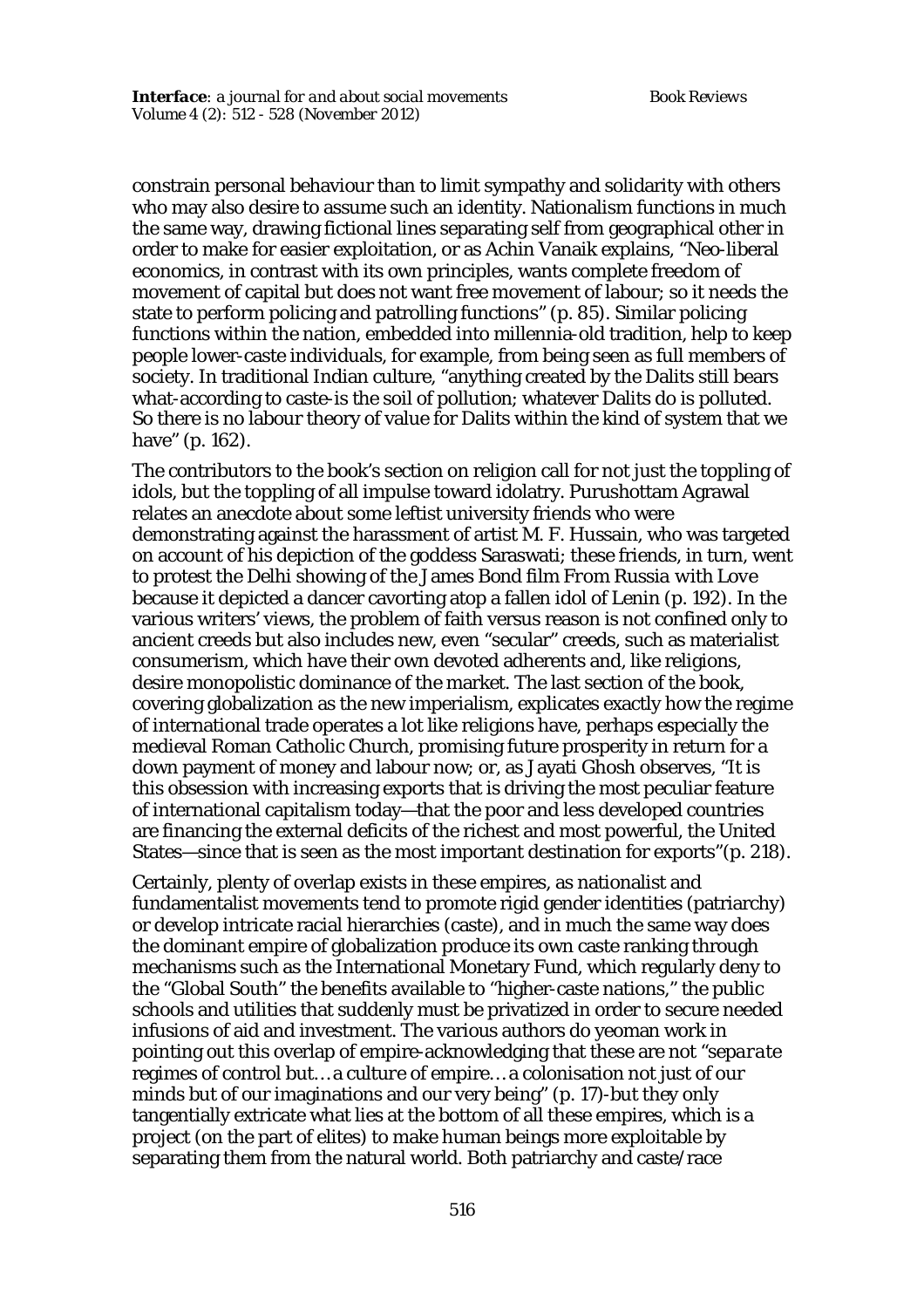regularly claim biological foundation but instead misrepresent biology in order to serve ideology. Nationalism draws pretend boundaries upon the landscape and requires its adherents to attach unnatural significance to them. Fundamentalism requires that followers concern themselves with the next life rather than the present. Likewise, globalization seeks to make human beings dependent upon commodities produced thousands of miles away rather than those produced within the more immediate lived environment, especially those which they might be able to produce themselves.

Understanding this, one possible solution to these various empires becomes clear-concentrating economic and cultural efforts at the local and regional level. In one of the "open forum" sections, Swami Agnivesh touches upon the need to turn to the lived local existence, remarking, "Industrialisation has been glorified to such an extent that development has been made synonymous with industrialisation, and agriculture is now considered backward. But the fact is that it is the agrarian life style that is most in harmony with nature and fellow humans" (p. 209). Indeed, a connection with one's fellow beings within a locality can undermine larger empires. As novelist and historian Vilhelm Moberg relates in the second volume of his *A History of the Swedish People*, residents of southern Sweden frequently resisted the call to war against their Danish neighbours because they relied upon them for trade. All empires depend upon translocal bases of power. Even the empire of patriarchy-which is regularly imagined as provincial, contrary to transnational cultural movementsdepends, to some extent, upon broader, international networks. Perhaps this is best exemplified again by the Roman Catholic Church, the leadership of which has been able to resist calls to opening up the priesthood to women or undertaking other reforms by filling empty pulpits worldwide, especially in progressive countries, with priests from more conservative nations.

*Imagining Alternatives* provides a thematic sequel to *Interrogating Empires*, tackling the hard question of what sort of world or worlds should be summoned forth to replace the empires that have proven so toxic to human freedomalternatives that go beyond the present political system. As Dipankar Bhattacharya proclaims, "When people say that politics is the art of the possible, actually they are warning you to prepare for the worst. All kinds of things have been perpetrated in the name of the art of the possible. So, for me, politics is not merely the art of the possible; it is the science of the desirable, and of necessity" (p. 46).

The three alternative means of co-existing advanced by the contributors in this volume are: socialism, cyberspace, and the university. In the first section, Dunu Roy and Bhattacharya outline a compelling case against the current capitalist regime, while Kumkum Sangari explicates how the demise of socialism in the twentieth century has negatively impacted the lives of women specifically, with an ongoing regression toward un-freedom disguising "itself in the notion of a new individual subjectivity, which in reality lacks freedom and posits freedom as merely a choice between commodities" (pp. 56–57). Recalling the socialist vision of international solidarity, and seeing modern computer networks as the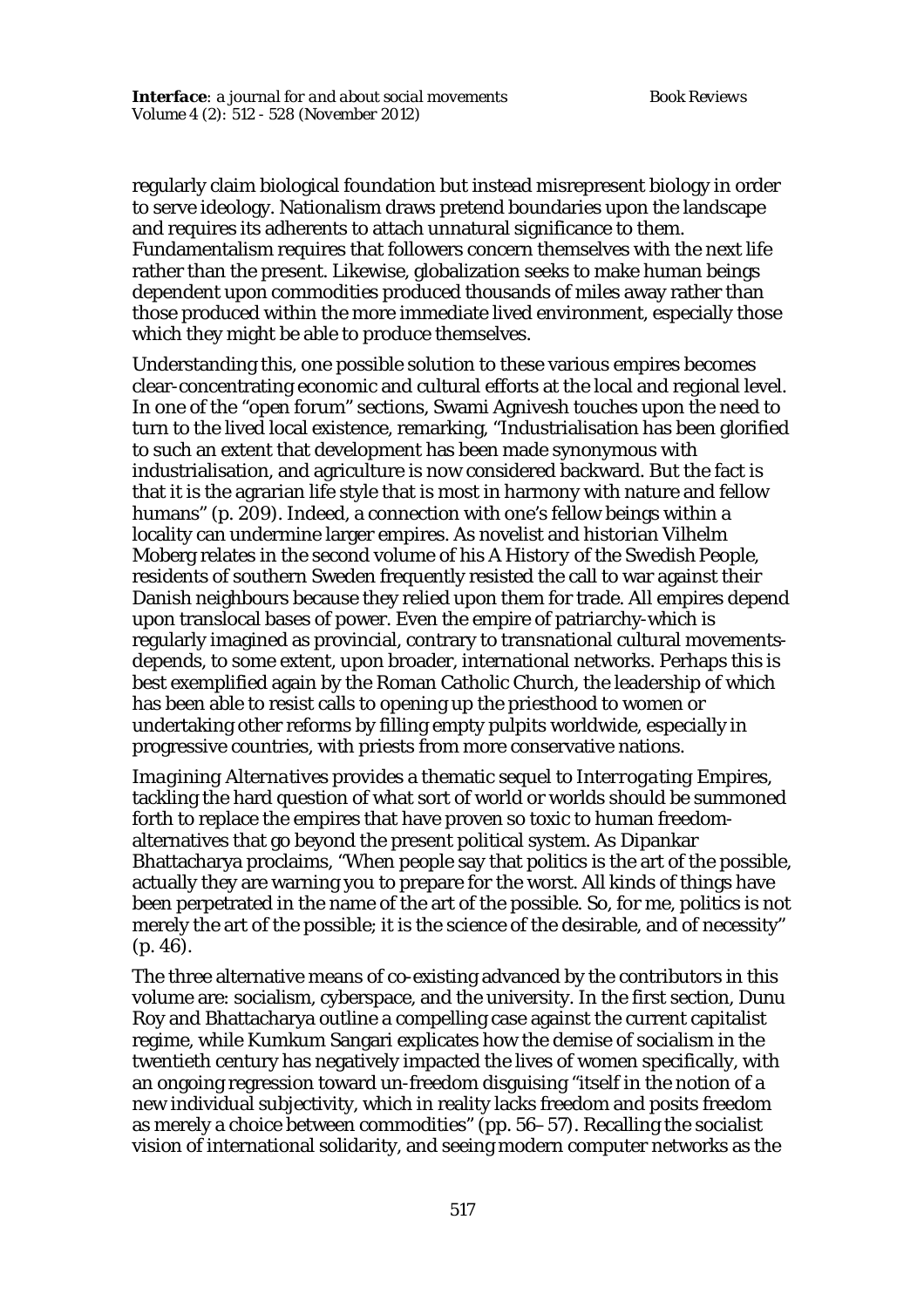latest iteration of communications technology, Shuddhabrata Sengupta asserts that "it is the boundaries of nation-states that keep people from creating networks and solidarity," and therefore cyberspace offers a forum for finally transcending artificial borders (p. 82).

The contributors to the section on the university extol more the potential than the present reality of the university system as an open space. Anita Ghai confronts the culture of ableism, while Nandita Narain argues that "the university is becoming progressively more restricted… [and] if the different identities and categories in the university do not understand that what is happening affects all of us and do not unite soon to fight for these spaces, we will lose them" (p. 117). Likewise, Oishik Sircar presents a lengthy essay emerging from her experience as a human rights education activist and trainer who has conducted workshops at universities, places where students exist in a liminal state even as they are disciplined, sometimes unknowingly, into becoming respectable citizens; the necessity for creating true open spaces, she asserts, is that such "will make us challenge our own mental hierarchies that prefer certain kinds of ways-of-life, be it sexual or otherwise, and that in doing so completely invisibilise the myriad, plural lifestyles that all of us live within and outside our functional and performative spaces" (p. 172).

How do these three "other worlds" fare as true alternatives to the existing structure? As engaging as the various contributors are, this volume falls somewhat short on imagination. For example, socialism may indeed be the only humane way of organizing an economy, but what does it mean to have the people share ownership of the means of production when, at present, it is scientific fact that our practices of production threaten the habitability of this planet? Swami Agnivesh's call for a restored agrarian economy is not explored in this particular volume, and any analysis of the present crisis from only one perspective (such as that of class) will only perpetuate antagonisms between those who should be allies, as regular conflicts between labour and environmental activists across the world demonstrate. Likewise, the contributors to the sections on cyberspace and the university give short shrift to the class divide that limits access to both, as well as how such institutions have been-and are still-used by empires to pull individuals outside the realm of the local lived experience.

But this is the conundrum of how best to respond to the empires of world and mind. After all, older, more localized models of community could prove fairly repressive of their members, especially those expressing "non-standard" sexualities and those of different ethnic and religious backgrounds-one should not idealize an agrarian past as perfect in all respects. Therefore have human rights activists mimicked, in part, the very empires they seek to dismantle by building a broad-based critical mass of support in order to challenge structures of oppression? Likewise, though nationalism has produced horrors nigh unimaginable, nations remain the only means by which people have legal rights, and nationalism can produce a sense of genuine care for other people who are otherwise complete strangers. Negotiating some of these perpetual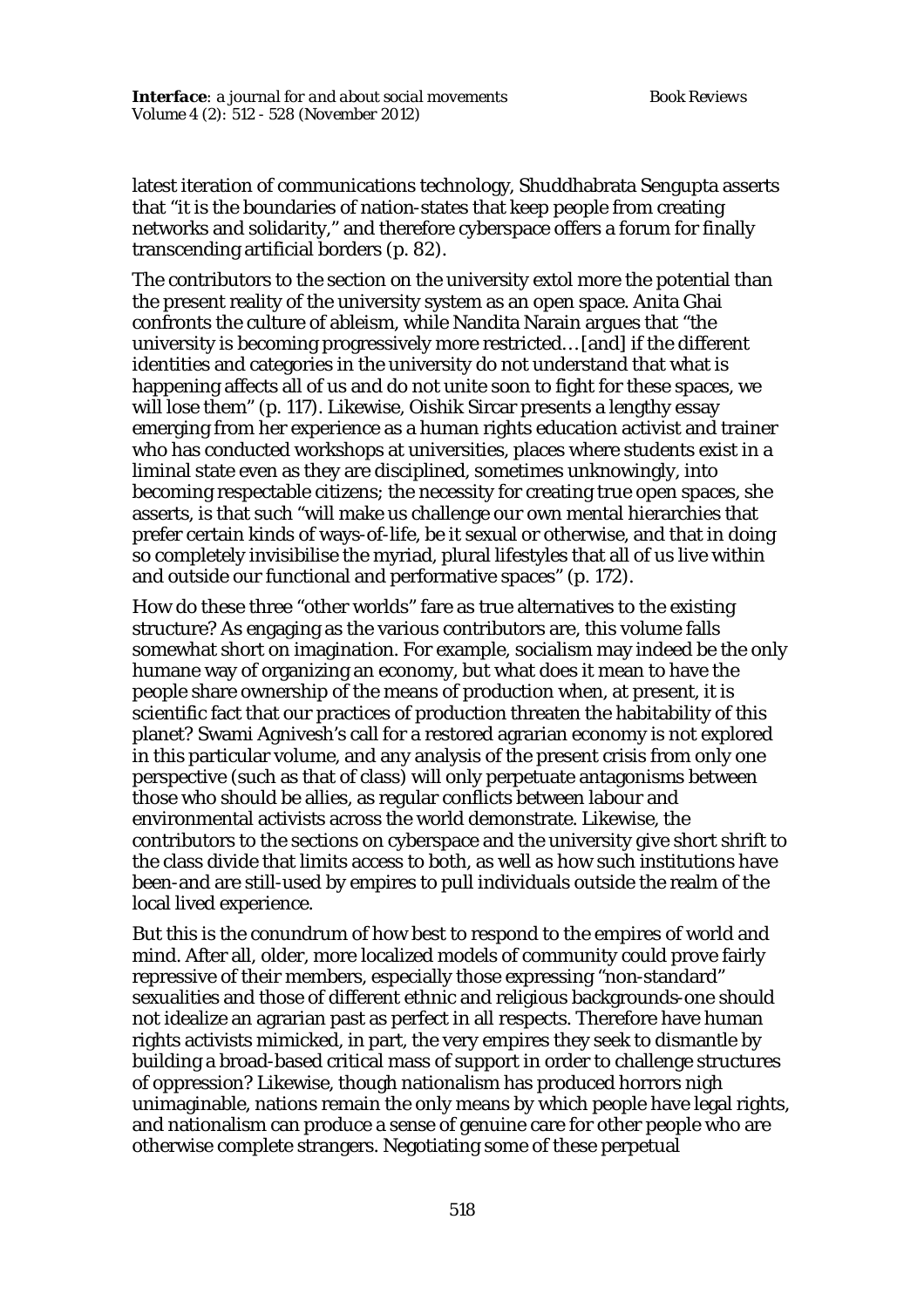contradictions requires the critical development of open space, of liminality, advanced by these volumes. As C. K. Raju writes, a classic clockwork cosmos has "no hope of ever producing order, because there is a 'law' against it-the second law of thermodynamics, or the entropy law-which prohibits the production of order in this entirely mechanical world, unless… accompanied by the production of more disorder elsewhere…. The genuine production of order-in the sense of negentropy-requires a different kind of mathematical model, which permits *spontaneity*…." (87). Or as Razib Khan argues in the October/November 2012 issue of *Free Inquiry*, what might be needed is less a new rationalist system-that is, one designed from *a priori* principles and based upon broad goals-but more an empirically informed system which might produce several answers to a single question, depending upon the unique conditions on the ground and the variety of personalities composing any particular group.

Despite any shortcomings, these two books provide critical models for the sort of open space necessary to combat empire and build a world with justice and love at its core, for the conversations within their pages will continue after the books are closed. If humanity ever gets to witness the advent of such a world, it will be due, in large part, to the hard work of people like the contributors to the *Are Other Worlds Possible?* series for their devotion to the cause of human freedom.

### **References**

Khan, Razib. 2012. "Conservatism for Seculars." *Free Inquiry* 32.6: 22–25. Online at http://www.secularhumanism.org/index.php?section=fi&page=khan\_32\_6 (accessed October 19, 2012).

Moberg, Vilhelm. 2005. *A History of the Swedish People*, Vol. 2: *From Renaissance to Revolution*. Translated by Paul Britten Austin. Minneapolis: University of Minnesota Press.

# **About the reviewer**

**Guy Lancaster** is the editor of the online Encyclopedia of Arkansas History & Culture (www.encyclopediaofarkansas.net), a project of the Butler Center for Arkansas Studies at the Central Arkansas Library System. He holds a Ph.D. in Heritage Studies from Arkansas State University and has published articles on American racial violence in such journals as *Arkansas Historical Quarterly*, *Arkansas Review: A Journal of Delta Studies*, and *Canadian Journal of History* (forthcoming), as well as a variety of book reviews in journals across the globe. His e-mail is glancaster AT cals.org.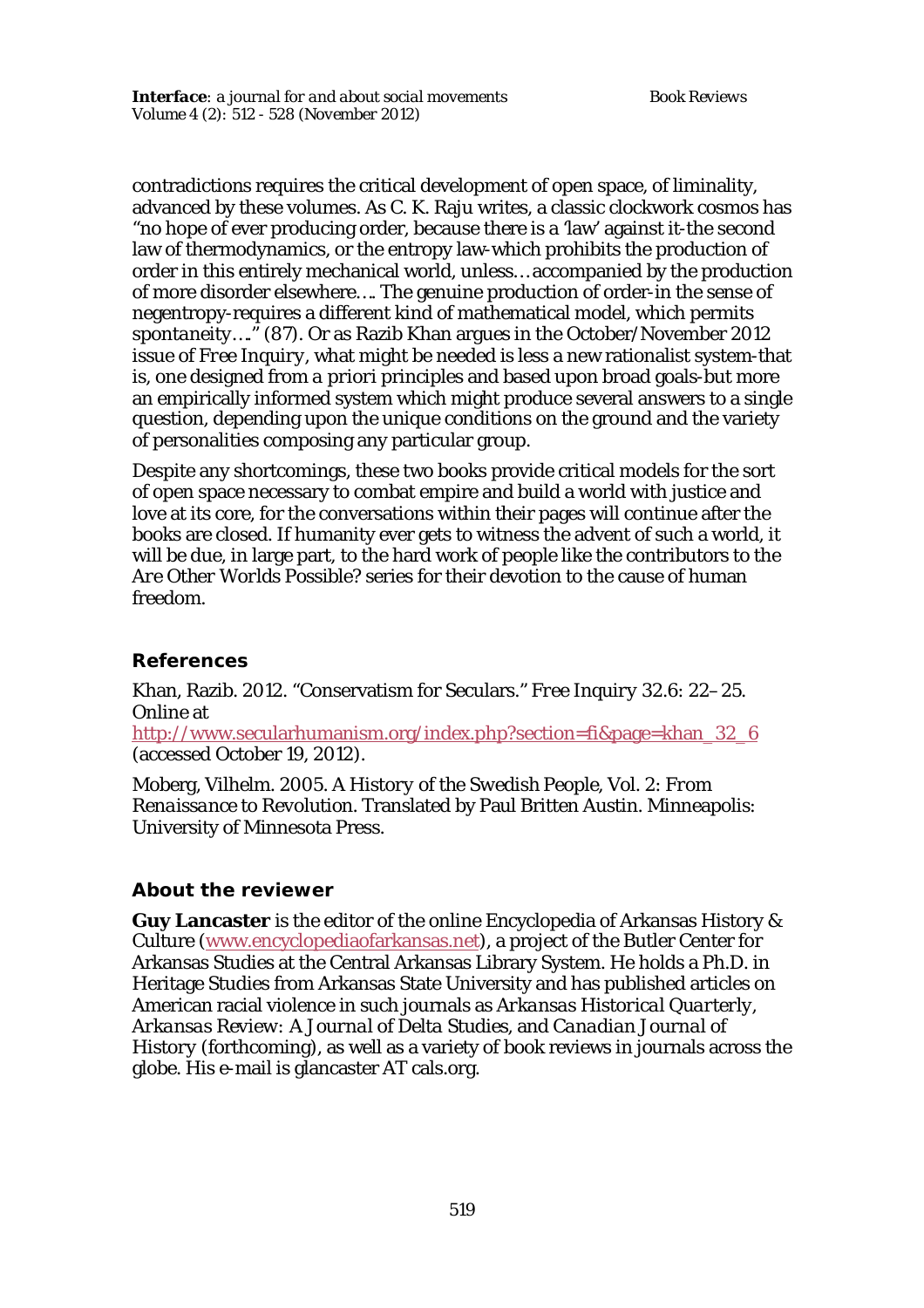# **Conway, Janet M. (July 2012). Edges of Global Justice: The World Social Forum and its 'others'. Routledge: London. 224 pages , Hardback** (**£80.00).**

#### Reviewed by **Mandisi Majavu**

Much has been written about the top-down leadership structure of the World Social Forum (WSF). In 2003, Michael Albert argued that those who brought the idea of the WSF into reality made a courageous political leap and inspired effective work, but, overtime, they became "a leadership in a tighter, more determinative, and less exemplary manner."

In her feminist critique of the WSF, Sonia Corrêa (2002) characterises this leadership as 'Porto Alegre Men'. In *Edges of Global Justice*, Janet Conway echoes Sonia Corrêa's argument pointing out that the leaders of the WSF are cosmopolitan males who are multi-lingual in European colonial languages. According to Conway, the marginalisation of women and feminism in the WSF leadership is a serious problem that "appears deeply rooted and resistant to change" (p. 120). Feminists have responded by exploring whether the best way to engage the WSF is to create their own autonomous spaces outside or within the WSF, "and whether and how to intervene in and over the WSF itself as a whole..." (p. 46).

Addressing race issues is also not the strength of the WSF. Conway is of the view that there is a "generalised and enduring silence about 'race' in the WSF" (p. 60). Conway argues that this inability to talk about race in the WSF amounts to a refusal to recognise the whiteness of the WSF project.

However, Conway notes that the WSF which was held in Nairobi, Kenya, in 2007 differed in this regard. According to Conway, the Nairobi WSF was strongly pan-Africanist in orientation. Be that as it may, grassroots activists pointed to the middle-class character of the event and felt that the Nairobi WSF was an NGO-dominated affair. What partly gave rise to this situation is the fact that many African delegates who participated in the Nairobi WSF and who have participated in all WSF events before and after are dependent on sponsorship from European NGOs and aid organisations (Conway 2012). Furthermore, "participation by Africans in the WSF's International Council and the functioning of the African Social Forum are also dependent on such funding..." (p. 54).

Conway's discussion of the class dynamics that have shaped WSF processes is insightful. However, I feel that what is missing in her argument is the explicit acknowledgement that one of the challenges facing left movements worldwide is the ineffective strategies that movements use to explain and counter the tendencies of the professional class within the left. In my own work I refer to this professional class as the 'coordinator class'. The coordinator class is a class made up of professionals; it is a class that exists between labour and capital. This class relates to the capitalists as intellectual workers, and, therefore, has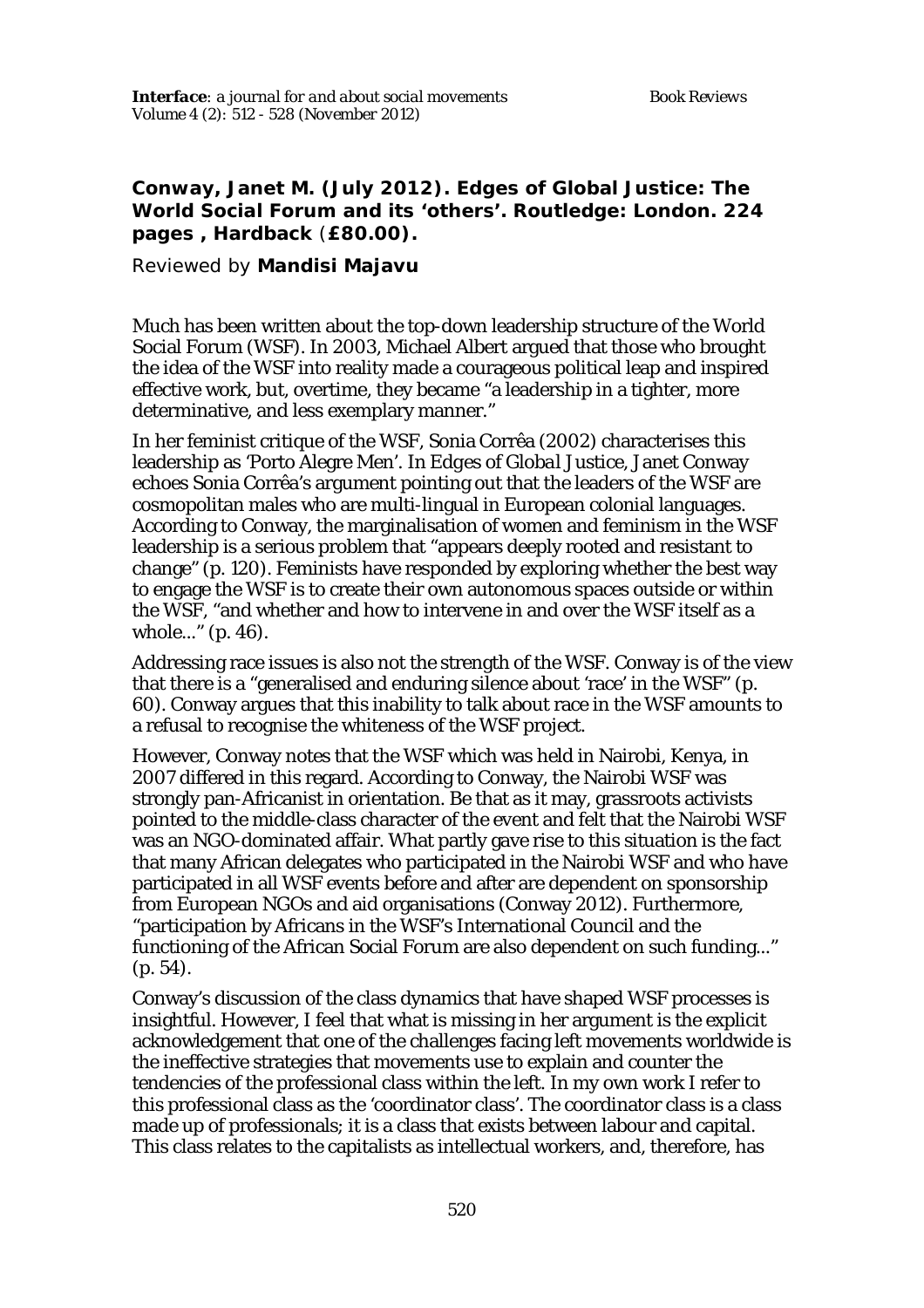greater bargaining power and status than working class people. The members of the coordinator class tend to be highly educated; they derive their power from monopolising knowledge.

In my view, it is this class that Conway identifies in her book. Thus, she repeats Peter Waterman's argument that the WSF and with it global civil society represents not a globalisation from below, "'but a globalisation from the middle'" (p. 156). Interestingly, even though "autonomist impulses are at the heart of the WSF" as Conway puts it, the WSF remains a coordinator class led forum. According to Conway, autonomism's values include antiauthoritarianism, horizontalism and self-management. Within the WSF, the proponents of autonomism tend to be white anarchists from the global North. In Conway's words, the autonomist discourses in the WSF remain the 'unselfconsciously' privileged white youth.

It should be noted, however, that young people do not have power to influence decision-making in the WSF. Conway points out that "despite the valorization of the youth anti-globalisation demonstrators from the North in the global spaces of the movement, and the generalised diffusion of many of their values, they remain marginal to a political culture of organising that remains dominated by a much older generation of men of the Latin American and European old and new lefts" (p. 92). This leads Conway to argue that autonomism is therefore simultaneously at the leading edges and outer margins of global justice at the WSF, "and uncritically relying upon and reproducing global patterns of power and privilege" (93).

It is the recognition of these contradictory political forces within the WSF that compels Conway to argue that the WSF is a conflictual and contradictory work in progress. Further, she explains that her aim in writing this book is not to assign a single and authoritative meaning to the WSF.

Activists will find Conway's book useful because, unlike other books that discuss the WSF, it interrogates the WSF from a post-colonial, anti-racist feminist lens. And, Conway makes it clear that she wrote this book with the aim to produce critical, committed and useful knowledge to support activist practice.

Activist scholars will appreciate the intellectual rigour that Conway displays in engaging with the scholarly literature on this topic. Conway attempts to disrupt the current wave of scholarship in which white male anarchists from the global North are often the privileged subject. She seeks to undermine the current knowledge production of the WSF which reflects the global coloniality of power and knowledge. Indeed, Conway's book enriches the debate around the WSF.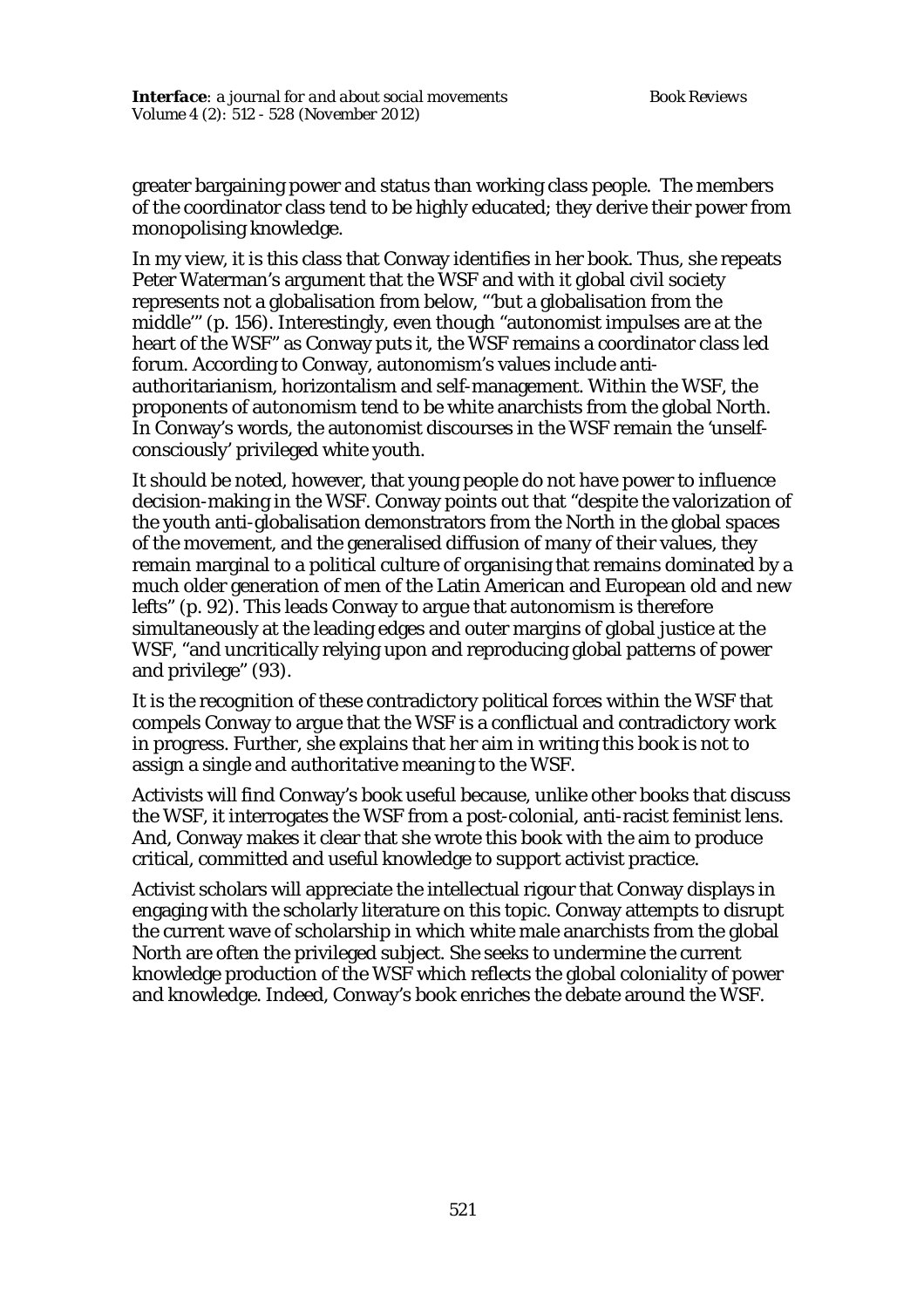#### **References**

Albert, M. (2003). WSF: Where to now? *Znet website*. Available: http://www.zcommunications.org/wsf-where-to-now-by-michael-albert

Corrêa, S. (2002). A DAWN Genderscape on Globalization and Fundamentalism. *Society for International Development* , Vol 45 (2): 68–70.

Majavu, M. (2008). The mis-education of the coordinator class. *Znet website.* Available: http://www.zcommunications.org/the-mis-education-of-thecoordinator-class-by-mandisi-majavu

### **About the reviewer**

**Mandisi Majavu** is the book reviews editor of Interface. He recently coauthored a book with Michael Albert, which is entitled *Fanfare for the future: Occupy theory Vol 1*. His e-mail is majavums AT gmail.com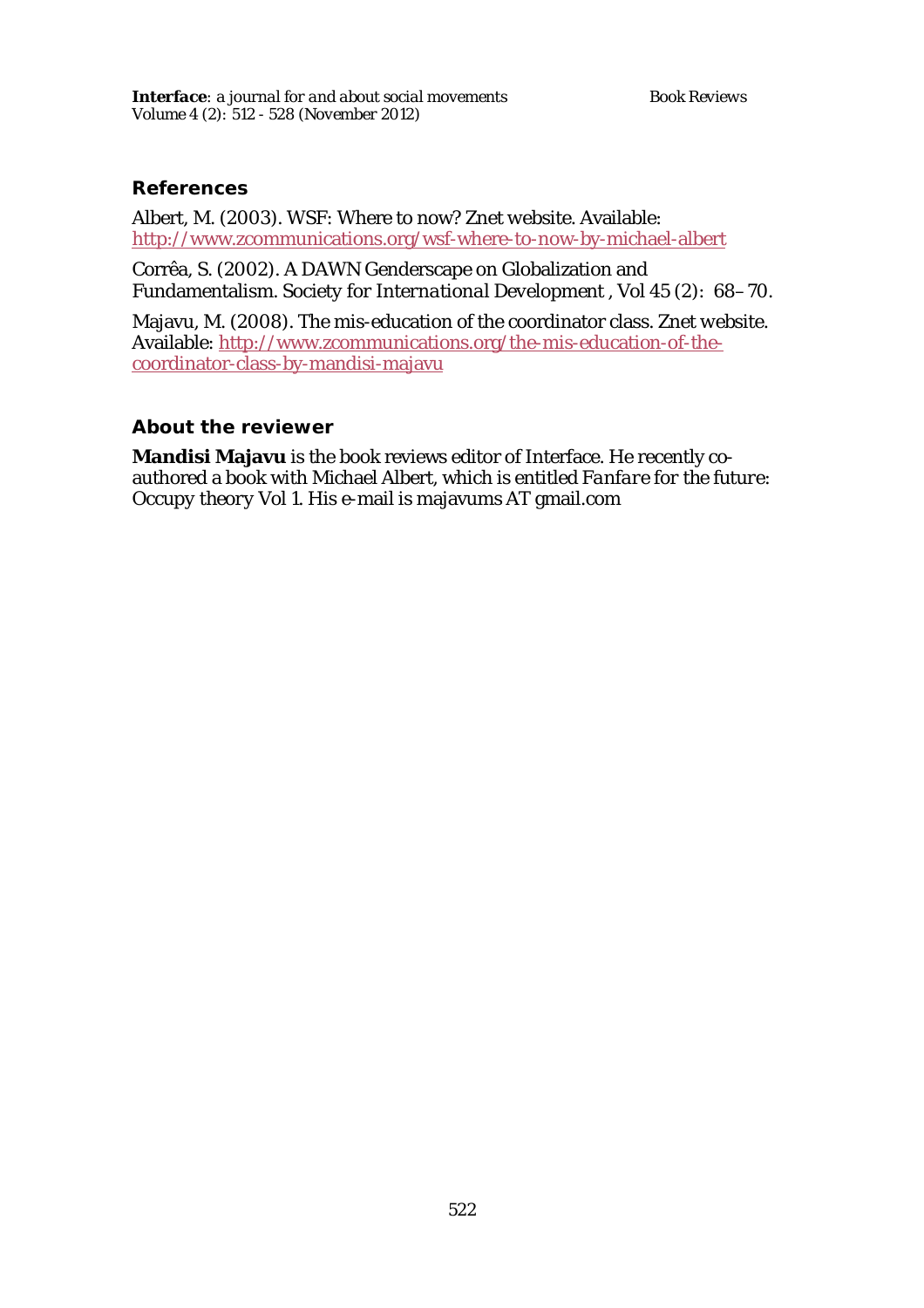# **Bourke, Alan, Dafnos, Tia, and Kip, Markus (Eds). (2011).**  *Lumpencity: Discourses of Marginality | Marginalizing Discourses***. Ottawa: Red Quill Books. (444 pp).**

### Reviewed by **Chris Richardson**

One of the most understudied yet overused words in the humanities and social sciences these days is marginality. On a fundamental level, the term refers to groups of people who are outside or on the edges of society. This inequality can stem from differences of class, ethnicity, gender, sexuality, or any other significant distinction. While fighting such inequalities is a noble act, the danger, as the authors of *Lumpencity: Discourses of Marginality | Marginalizing Discourses* point out, is relying too heavily on static conceptions or simplistic binaries when pursuing critical, thoughtful, and potentially liberating work aimed at understanding and challenging this problem.

For the last few decades, it has become *de rigueur* in academic discourses to take up such causes, calling for equality and understanding from those in more powerful social positions. Of course, it is difficult to be on the side of the "marginalizers" within this framework, so it seems that everyone in academe is fighting for the underdog. But the authors of *Lumpencity* suggest that too often liberatory rhetoric can "satisfy a voyeuristic urge to participate in the 'real world'" (p. 23). Thus, Alan Bourke, Tia Dafnos, and Markus Kip have put together this collection in order to prevent such work from "the reification or even aestheticization of conditions of marginality" (p. 23) and becoming "lipservice to the semantics of equality, social justice, anti-racism, anti-colonialism, and so on" (p. 412).

Part One of the edited collection, "Contesting Discourses of Marginality," examines such issues as: 1) Obama's rhetoric about urban poverty, which Wilson and Anderson argue "both challenges and maintains this poverty" (p. 69); 2) discourses regarding the urban poor of Turkey, where Gönen and Yonucu argue the media create "fears of the criminal threat supposedly posed by an animalized and racialized class of 'criminals'" (p. 76); 3) neoliberal conceptions of homelessness, which Willson argues can undermine social justice when pursued uncritically; and 4) representations of marginality by science fiction writer Samuel R. Delany, which Estreich argues represents a valuable mapping of low-income worlds, foregrounded by gender and sexuality.

Early in the book, the editors introduce the term "activist-scholarship" to encompass a diverse range of political practices that include challenging oppressive discourses, the scholarly ways of knowing that sustain them, and the analysis and clarification of goals, strategies, and tactics for collective action. Bourke, Dafnos, and Kip argue that activist-scholars cannot—and should not maintain an objective, distanced, relation to marginality. Instead, they call for a committed and critical reading of the representations and real-world conditions that affect marginalized groups.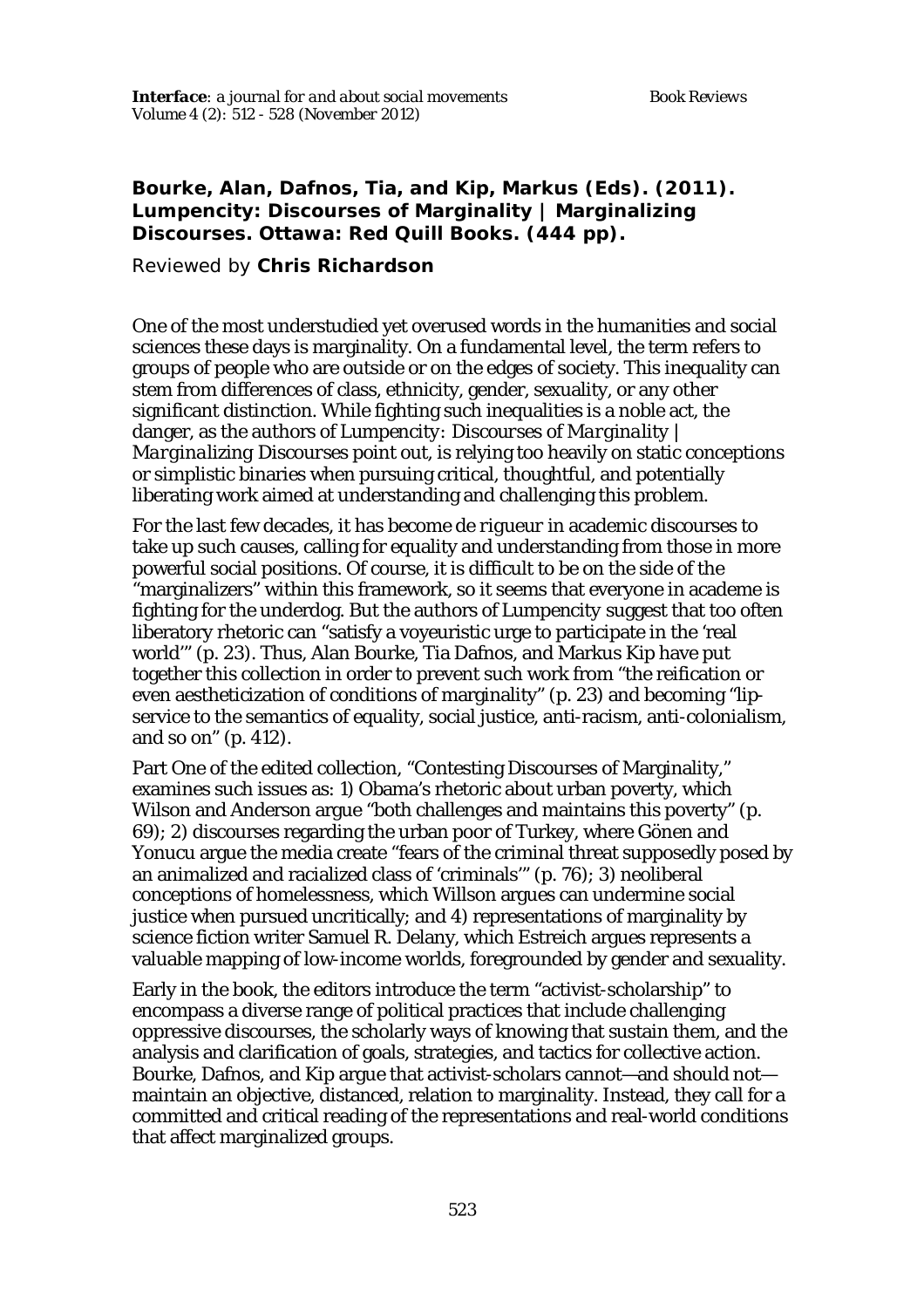The second part of the text, "Contested Representations," consists of: 1) Tomiak's exploration of Indigenous histories within urban spaces—or the lack thereof; 2) Pasquetti's ethnographic observations of the daily struggles of Palestinian collectives both within West Bank refugee camps and urban Israeli settlements; 3) O'Connor's insightful accounts of the tensions between police and sex workers in Machala, Ecuador; and 4) Kip's analysis of Frankfurt trade unions' failure to mobilize against neoliberal reforms. The most powerful aspect of this section is its inclusiveness both theoretically and geographically, supporting the editors' assertions that lumpencity is a potent, comprehensive term that applies to wide arrays of marginalized spaces and conceptual schemas.

The term "lumpen" is inspired by Karl Marx's concept of the lumpenproletariat, which he describes in *The Eighteenth Brumaire of Louis Napoleon* as a political category for the "scum, offal, the refuse of all classes" (p. 16). For Marx, lumpen described the lowest of the low. Such groups tended to live in the most decrepit parts of cities, scavenging, begging, spreading disease and social decay. As the editors write, "the prefix 'lumpen' should not necessarily be held as synonymous with poverty and marginality," rather, they suggest, the term's openness is the sources of "both its danger and appeal" (pp. 17-18). As many authors within the collection note, the numbers of those included within such a category continues to rise with the alienating practices of late capitalism. And, before adequate responses can be formed to these global issues, activist-scholars must think critically, reflexively, and perhaps subversively when facing cemented views of marginalized people.

The final third of the book, "Methodological Reflexivities," explores issues of 1) community-based research (CBR), 2) institutional ethnography (IE), 3) the challenges of researching institutions of power such as the police; and 4) one author's experiences with the Ottawa Panhandlers' Union. While this section is primarily focused on methodological questions of positionality, ethnographic relationships, and self-reflection, it provides a number of useful examples that help readers-even those unfamiliar with academic debates-understand how such methodological concerns apply to contemporary activist projects. The book concludes with a call to activist-scholarship in order to "expose the normative disguised in the descriptive, the subjective judgement veiled as impartiality, and the value judgements concealed in expressions of methodological rigour and researcher objectivity" (p. 414).

The editors acknowledge that many activist-scholars stand accused of poor research practices, usually because they question the traditional methods for seeking and arriving at truth. However, they assert that it is possible to develop critical and nuanced accounts of socially complex situations not by becoming objective observers, but by critically and meaningfully participating in social struggles. They argue that "the contradictions of engaging in radical praxis while situated with/in the academy can be productively exploited" (412). So how do you fight marginalization without contributing to it, without fetishizing it, without making it sound like an intellectual experiment that must be explained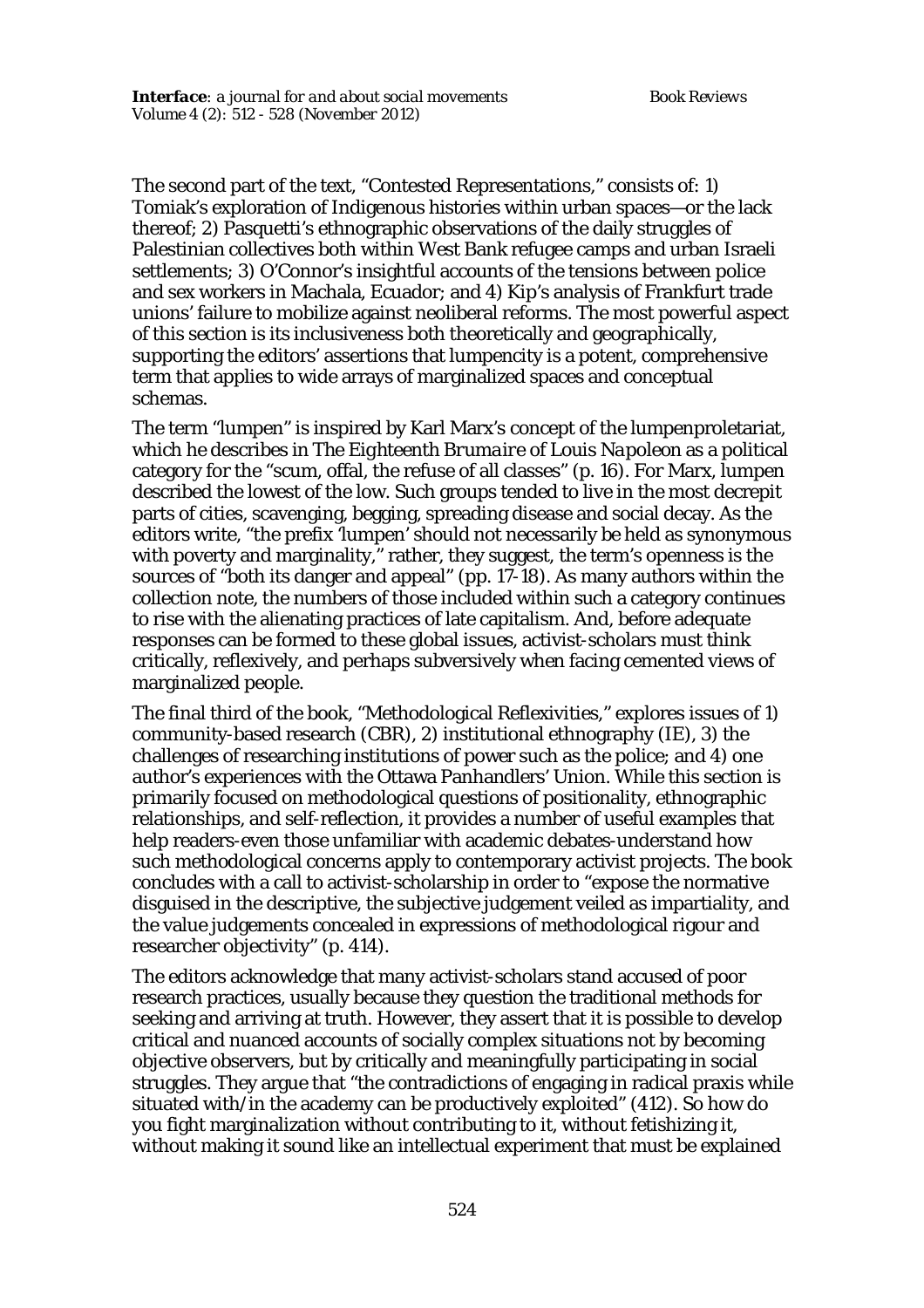by a degree-holding professional? *Lumpencity* raises these issues and provides examples of projects that attempt such work. But, ultimately, the collection does not fully answer such questions.

This problem may be due to the very subject of the book. While the editors are conscious of and reflexive about the problems encompassing marginality, they nevertheless remain trapped within them. They argue that "the diversity of activist-scholarship assembled here assists in combatting the tendencies of specialization and narcissism systematically encouraged in academic culture" (p. 35). But the sheer fact that many contributors spend the bulk of their chapters reflecting on their own academic work and their own specialized fields of knowledge makes it difficult to avoid appearing as exercises in navel-gazing. One sees this most clearly in the last chapter. McLennan, a graduate student in philosophy at The University of Ottawa, joins a group of panhandlers, then goes to a conference at York University as their representative to tell other scholars about his comrades through theoretical discourses of liberation and solidarity. The fact that the author recognises this strange relationship-he writes "I nonetheless benefited, as a researcher and a career academic, from the critical insights and methodological comments of other conference participants" (p 390)-does not remove his privileged position within this relationship. And it is this sense of academic voyeurism that, although frequently acknowledged, does not dissipate after being recognised as such.

Ultimately, *Lumpencity: Discourses of Marginality | Marginalizing Discourses* argues that "activist-research can only be sustained through the maintenance of an ongoing dialectic of praxis, critique, and reflexivity" (pp. 29-30). What this actually looks like remains open to interpretation.

### **About the reviewer**

**Chris Richardson** is Assistant Professor of Communication Studies at Young Harris College. He graduated from The University of Western Ontario's PhD in Media Studies Program in 2012. He is the co-editor of *Habitus of the Hood*. His e-mail is cjrichardson AT yhc.edu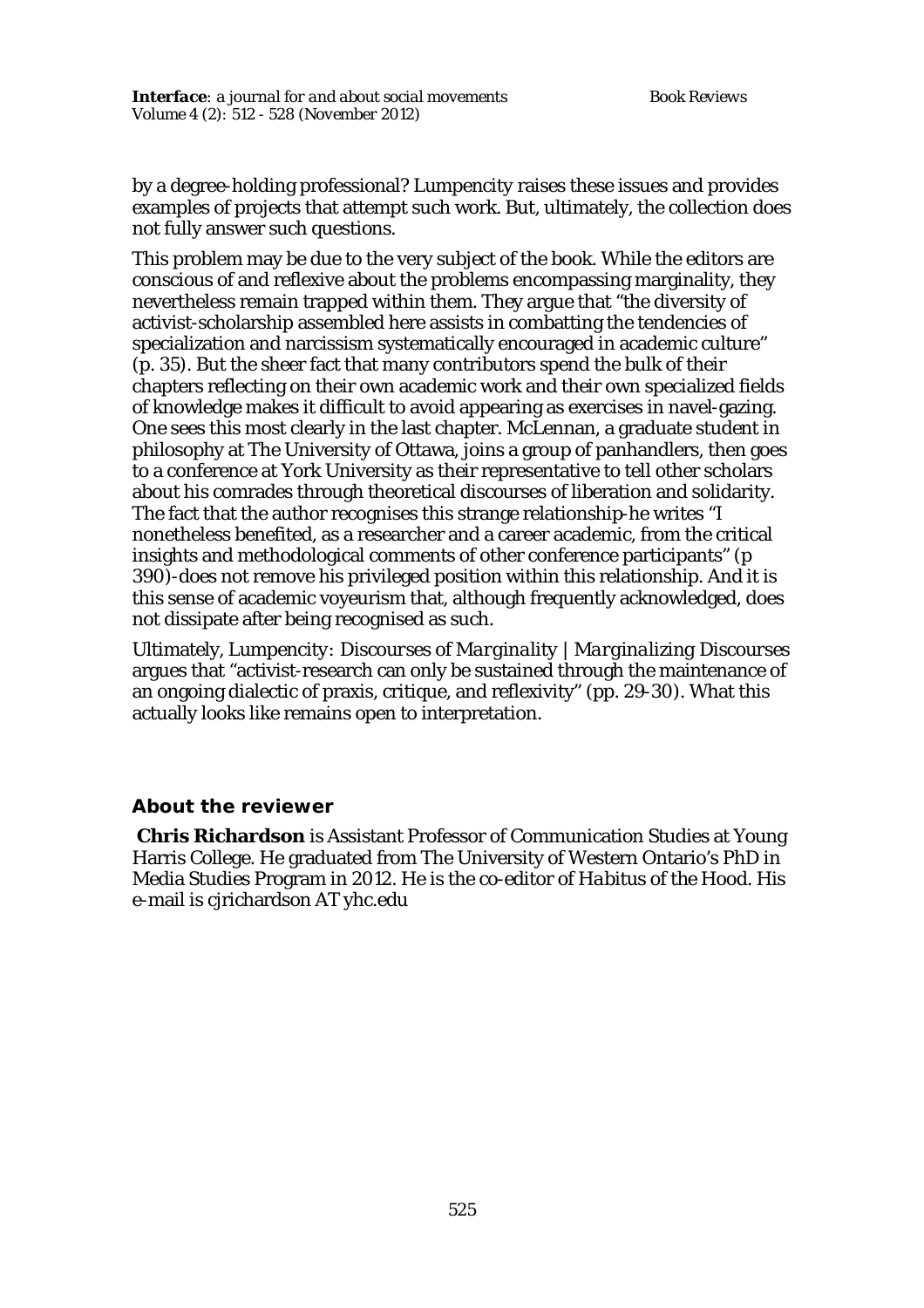# **Calhoun, Craig (2012). The roots of radicalism: Tradition, the public sphere, and early nineteenth-century social movements (paper). Chicago: The University of Chicago Press. (425 pp).**

### Reviewed by **Mandisi Majavu**

In *The roots of radicalism*, Craig Calhoun traces the themes in popular radicalism that have been obscured by dominant theories. Calhoun points out that political positions that seek systematic and fundamental societal changes are normally referred to as radical. However, a movement need not aim to achieve this sort of thoroughgoing transformation to be dubbed radical, according to Calhoun. He explains that some movements are radical in their own way by challenging the existing power structures through demanding proposals that are deeply at odds with the dominant directions of social change.

Central to Calhoun's book are five themes which he critically teases out from an historically informed perspective. Theme one explains that the notion of progress, "informs a misunderstanding of the relationship of tradition and resistance to social change" (p. 8). Calhoun points out that although the relationship of tradition and resistance to social change may be "conservative" under most circumstances, these may, nevertheless, also serve as bases for social movements that are radical in their challenge to the status quo and directions of social change.

Calhoun bases this claims on his research which shows that:

"Much radicalism is based on tradition and local communities-including sometimes intentionally created communities of religious or political converts-yet when successful, it both disrupts tradition and displaces power toward the center of society and its large-scale system of control" (p. 285).

According to Calhoun, we understand radicalism poorly if we seek to perceive it only through its contributions to dominant trends in history; however, "we understand it better by grasping its paradoxes, its multiple and contradictory potentials, and its lack of guarantees" (p. 284).

Theme two basically argues that much radicalism has been shaped by the attempts to maintain local levels of organisation that make it possible to perpetuate local cultures and social networks. This claim leads straight to theme three, which argues that there is no necessary correlation between the degree to which ideologies are philosophically radical and the extent to which social movements put forward materially radical challenges to social order. Calhoun explains that 'material radicalism' depends on social actors who can maintain large-scale solidarity in the face of risk and pressure. One of the factors that help sustain such a large-scale solidarity is the commitment of social actors to ways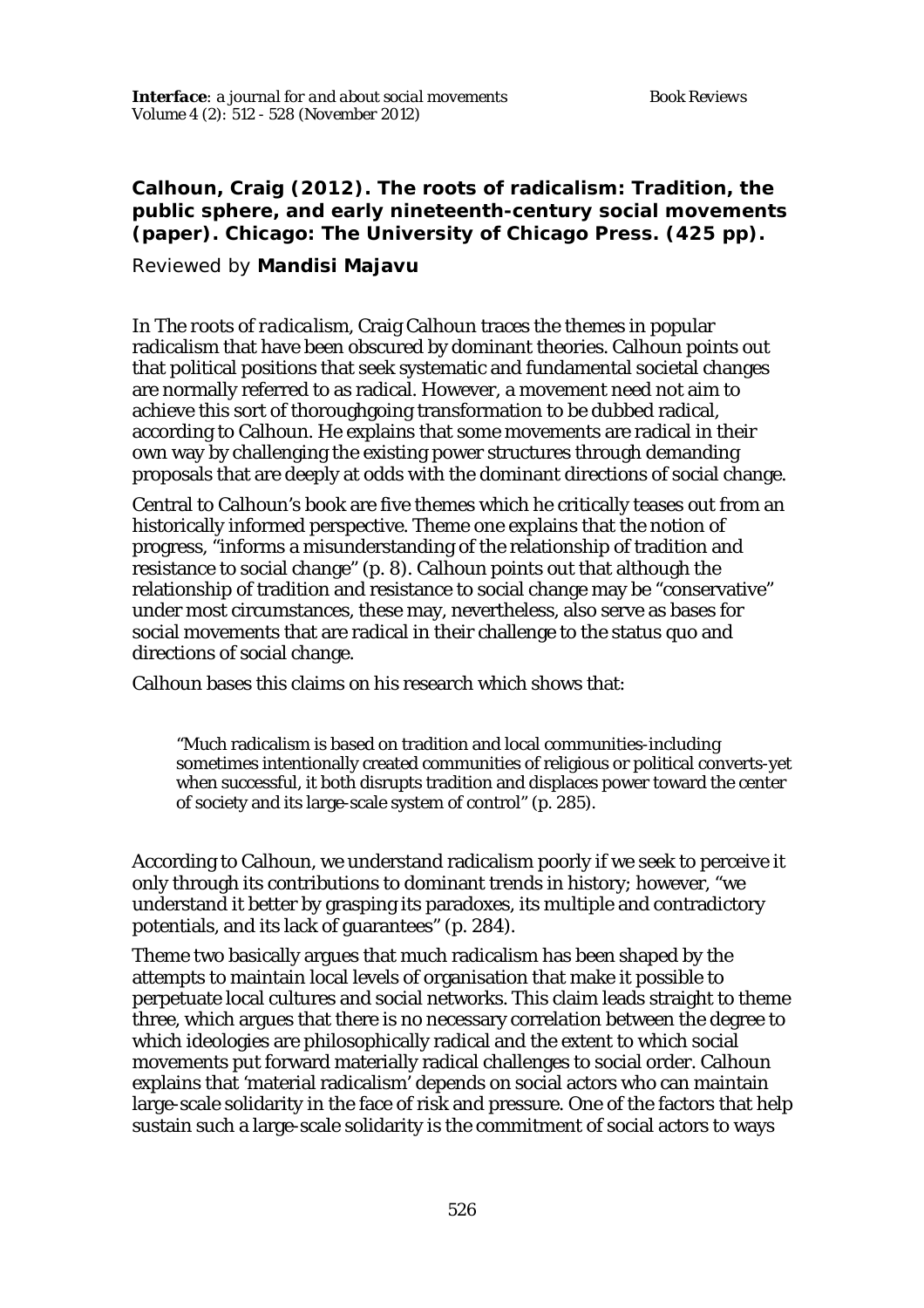of life that are threatened by social change, thus leaving social actors with no choice but radical resistance.

It is against this backdrop that Calhoun points out that the growth of labour or class consciousness was only one of at least four major orientations to popular radicalism. Other radical orientations include utopian socialism, the craft communities which were deeply rooted in ways of life that capitalism was destroying, and the Republican citizenship which, although it centred on the virtue of citizens, was conceived in a variety of ways. What these radical orientations reveal is that radical challenges to power often come about because of the combination of two factors-attempts to defend threatened ways of life, as well as populist outrage at corrupt government.

In discussing theme four, Calhoun basically explains that the process of social change is driven by many factors, ideas, programmes, and movements which all attempt to influence the trajectory of social change. He explores theme five by investigating the emergence of a public sphere. He argues that the modern public sphere has always been shaped by struggles over inclusion and exclusion. "The idea that the workings of government must be transparent so that citizens can debate them was not intrinsic to elite politics but pressed on it by popular mobilisation" (p. 10).

It is worth pointing out that Calhoun's research also shows that the modern social movement was pioneered in late 18<sup>th</sup> and early 19<sup>th</sup> century Europe and America. Hence, the roots of the modern social movement can be traced back to the religious mobilisations during the Protestant Reformation in Europe, as well as the Great Awakening in the American colonies. Calhoun points out that by the early 19<sup>th</sup> century the social movement was a form of collective organisation transposable across issues that was utilised by ordinary people "to express a variety of claims, grievances, and aspirations and to do so often with little stimulus or guidance from above" (p. 43).

Although I am of the view that Calhoun's book is a useful contribution to the study of radicalism, I feel that Calhoun's attempt at resituating radicalism is Eurocentric in its scope. For instance, although Calhoun assesses ways in which different European thinkers such as Karl Marx and Robert Owen contributed to the development of popular radicalism, he does not explore the contribution made by black radical thinkers to the tradition of radicalism. Consequently, the contribution of radical thinkers and activists such as Frederick Douglass, Toussaint L'Ouverture and Sojourner Truth is not discussed in this book.

Even when Calhoun mentions the Jacobins, he does not talk about the 'Black Jacobins'-one of the major orientations to popular radicalism to have developed in the Western world. The Black Jacobins showed that the 18<sup>th</sup> century social democratic theory was not only classist and sexist, but was fundamentally a white supremacist project. Black radicals pointed out that "white supremacy is the unnamed political system that has made the modern world…" (Mills 1997: 1). This was a radically new insight into how liberal democratic societies function.